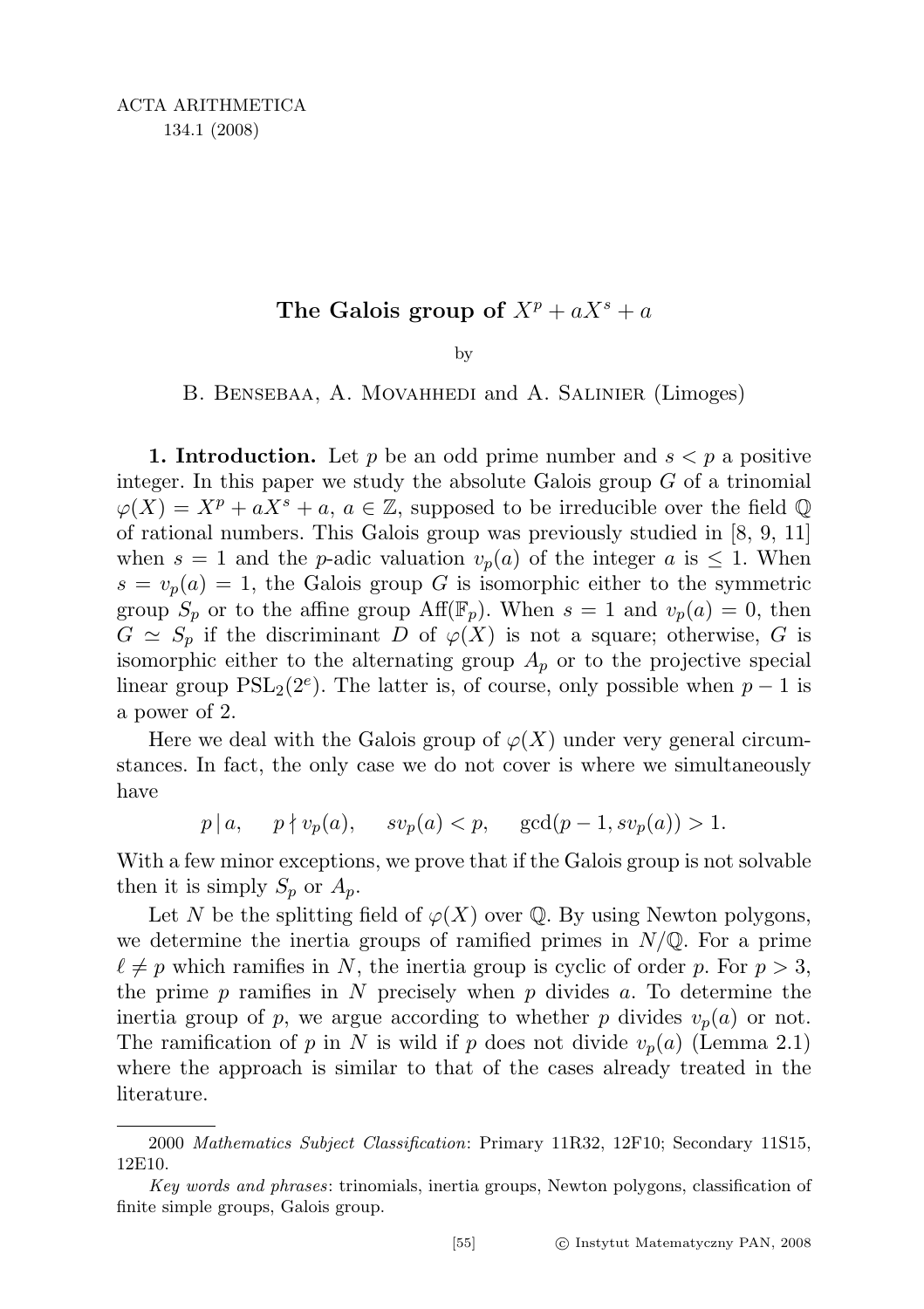Assume now that  $v_p(a) = kp$  with an integer  $k \ge 1$ . Then the ramification of  $p$  in  $N$  can be tame or wild. We manage to compute the corresponding inertia group in each case (Proposition 2.5) using the results of a previous paper on the factorization of a polynomial over a local field [4].

Once we know the different inertia groups in  $N/\mathbb{Q}$ , we determine G using the list of possible Galois groups over Q of prime degree trinomials given by Feit [7].

Acknowledgements. It is a pleasure to thank Alain Kraus for correspondence concerning the elliptic curve occurring in Section 3.

**2. Inertia groups.** Let p be an odd prime number and  $\varphi(X) = X^p +$  $aX^s + a$  be a trinomial with  $0 \neq a \in \mathbb{Z}$ ,  $1 \leq s \leq p-1$ , supposed to be irreducible over Q. We denote by  $\alpha := \alpha_1, \alpha_2, \ldots, \alpha_p$  the different roots of  $\varphi$  in an algebraic closure of Q. Let  $K := \mathbb{Q}(\alpha)$  be the field obtained by adjoining the root  $\alpha$  to the field Q, and  $N := \mathbb{Q}(\alpha, \alpha_2, \dots, \alpha_p)$  be the normal closure of K over  $\mathbb Q$ . We consider the Galois group G of N over  $\mathbb Q$ as a transitive group of permutations of the roots of  $\varphi$ . The discriminant D of  $\varphi$  is [15, Theorem 2]

$$
D = (-1)^{(p-1)/2} a^{p-1} [p^p + (p-s)^{p-s} s^s a^s].
$$

We set  $\delta := \min(p, s v_p(a))$  and  $b := a/p^{v_p(a)}$ , so that

(1) 
$$
D = (-1)^{(p-1)/2} b^{p-1} p^{(p-1)v_p(a) + \delta} D_0,
$$

where

(2) 
$$
D_0 = p^{p-\delta} + (p-s)^{p-s} s^s b^s p^{s v_p(a)-\delta}.
$$

**2.1.** Inertia above p. Here we will determine the inertia group of a  $p$ -adic place  $\wp$  of N. From the expression of D, we deduce that if p does not divide a, then the place  $\wp$  is unramified over p. For the rest of this section, we suppose that p divides a and we argue according to whether p divides  $v_p(a)$  or not.

First suppose that p does not divide  $v_p(a)$ :

LEMMA 2.1. If  $p \mid a$  and p does not divide  $v_p(a)$ , then the prime number p is totally ramified in  $K = \mathbb{Q}(\alpha)$ .

*Proof.* The  $(\mathbb{Q}_p, X)$ -polygon [4] of  $\varphi(X)$  has a unique side S joining the point  $(0, 0)$  to  $(p, v_p(a))$ . As  $v_p(a)$  and p are coprime, we see by [4, Theorem 1.5] that the ramification index of the local extension  $\mathbb{Q}_p(\alpha)/\mathbb{Q}_p$  is equal to  $p.$ 

PROPOSITION 2.2. Assume  $p \mid a$  and p does not divide  $v_p(a)$ . Further assume that  $gcd(p-1, sv_p(a)) = 1$  if  $sv_p(a) < p$ . Then the inertia group of p (in fact of a prime of N above p) in  $N/\mathbb{Q}$  is isomorphic to the affine group  $\mathrm{Aff}(\mathbb{F}_p).$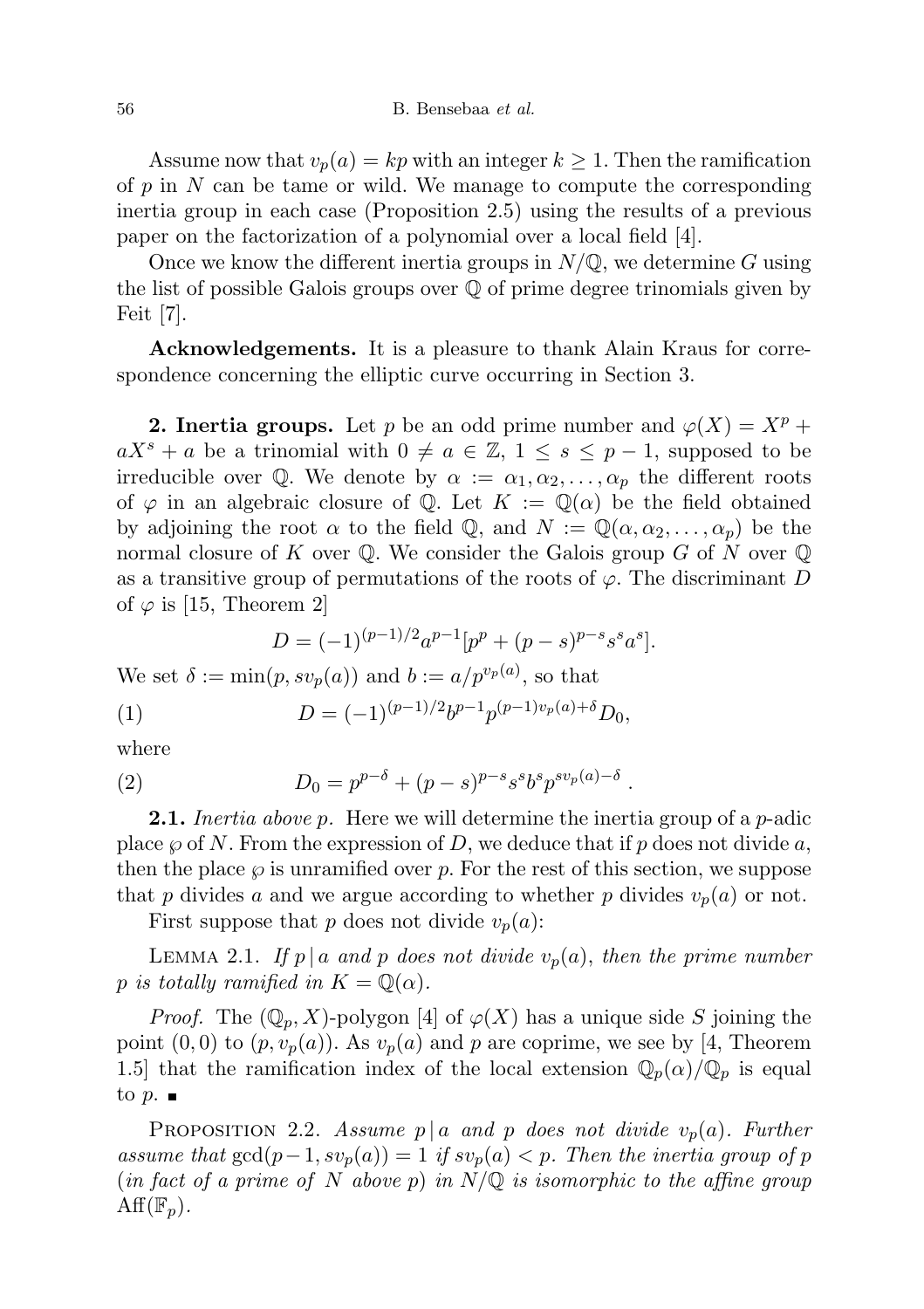Proof. Consider the polynomial

$$
\psi(X) = \frac{\varphi(\alpha(X+1))}{\alpha^p X} = X^{p-1} + \sum_{i=1}^{p-1} a_i X^{p-1-i}
$$

in  $\mathbb{Q}(\alpha)[X]$  where the coefficient  $a_i$  is given by

$$
a_i = \begin{cases} \begin{pmatrix} p \\ i \end{pmatrix} & \text{if } 1 \le i \le p - s - 1, \\ \begin{pmatrix} p \\ i \end{pmatrix} + \begin{pmatrix} s \\ i + s - p \end{pmatrix} \frac{a}{\alpha^{p - s}} & \text{if } p - s \le i \le p - 1. \end{cases}
$$

Introduce a prime element  $\pi$  of  $\mathbb{Q}_p(\alpha)$ . The  $\pi$ -adic valuations  $v_{\pi}(a_i)$  of the coefficients  $a_i$  are given by

$$
v_{\pi}(a_i) = \begin{cases} p & \text{if } 1 \leq i \leq p - s - 1, \\ \min(p, s v_p(a)) & \text{if } p - s \leq i \leq p - 1, \end{cases}
$$

since  $v_{\pi}(\alpha) = v_p(a)$  and  $v_{\pi}(x) = pv_p(x)$  for any rational x by Lemma 2.1.

So the  $(\mathbb{Q}_p(\alpha), X)$ -polygon [4] of  $\psi(X)$  has a unique side S joining  $(0, 0)$ to  $(p-1, \min(p, s v_p(a)))$ . By hypothesis, the integers  $p-1$  and  $\min(p, s v_p(a))$ are coprime. Hence by [4, Theorem 1.5] the ramification index of the local extension  $\mathbb{Q}_p(\alpha,\alpha_2)/\mathbb{Q}_p(\alpha)$  is equal to  $p-1$ . So the inertia group of p in  $N/\mathbb{Q}_p$  is a transitive solvable permutation group of prime degree p with order at least  $p(p-1)$ . The proposition follows by [6, Section 3.5]. ■

Assume now that p divides  $v_p(a) > 0$ : let  $v_p(a) = kp$  for an integer  $k \ge 1$ and  $b := a/p^{kp}$ . Consider in  $\mathbb{Q}[X]$  the polynomial

$$
\psi(X) := \frac{\varphi(p^k X)}{p^{kp}} = X^p + bp^{ks} X^s + b.
$$

By the Taylor formula, we can write

(3) 
$$
\psi(X) = (X+b)^p + \sum_{i=1}^{p-1} a_i (X+b)^{p-i} + a_p
$$

where the coefficient  $a_i$  is given by

$$
a_i = \begin{cases} {p \choose i} (-b)^i & \text{if } 1 \le i \le p - s - 1, \\ {p \choose i} (-b)^i - {s \choose i+s-p} p^{ks} (-b)^{i+s-p+1} & \text{if } p - s \le i \le p - 1, \\ -b^p + (-1)^s p^{ks} b^{s+1} + b & \text{if } i = p. \end{cases}
$$

We discuss several cases according to the *p*-adic valuation of  $b^{p-1}$  –  $(-1)^s p^{ks} b^s - 1.$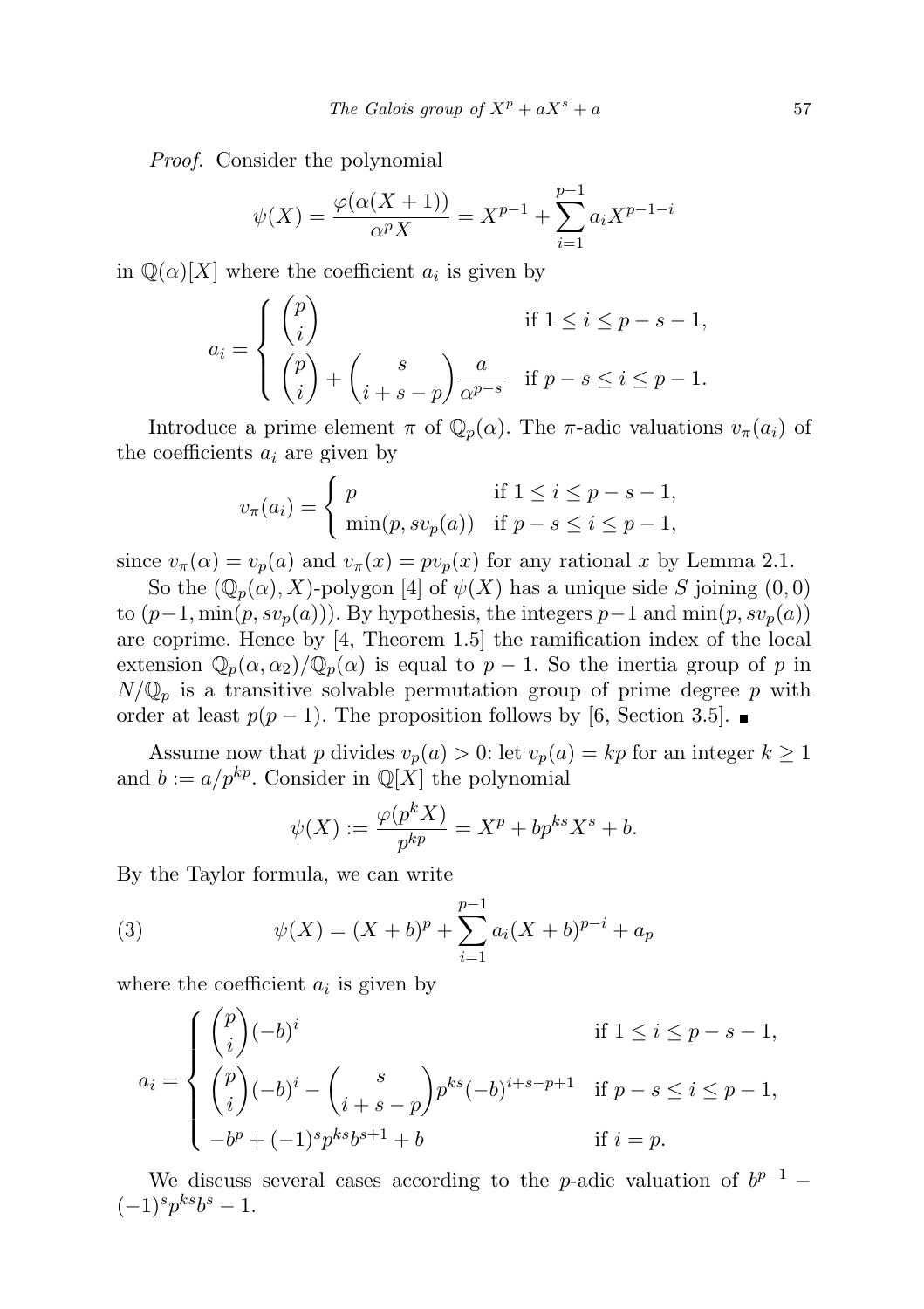LEMMA 2.3. Assume that  $v_p(b^{p-1}-(-1)^s p^{ks}b^s-1)=1$ . Then p is totally ramified in  $K = \mathbb{Q}(\alpha)$ .

*Proof.* As  $v_p((i)(-b)^i) = 1$  for all  $i = 1, ..., p-1$ , the  $(\mathbb{Q}_p, X + b)$ polygon [4] of  $\psi(X)$  has a unique side S joining  $(0,0)$  to  $(p,1)$ . By [4, Theorem 1.5] the ramification index of the local extension  $\mathbb{Q}_p(\alpha)/\mathbb{Q}_p$  is equal to  $p.$ 

LEMMA 2.4. Assume that  $v_p(b^{p-1} - (-1)^s p^{ks} b^s - 1) > 1$ . Then the prime decomposition of p in  $K = \mathbb{Q}(\alpha)$  is  $p = \mathfrak{p}_1^{p-1}$  $1^{p-1}$  $\mathfrak{p}_2$  in each of the following two cases:

- (i)  $k = s = 1$  and  $b \not\equiv -1 \pmod{p}$ ;
- (ii)  $ks > 1$ .

If neither of the above two conditions holds, then  $p = \mathfrak{p}_1^{p-2}$  $_1^{p-2}$ a in K, where  $\mathfrak{p}_1$ is a prime ideal of K.

*Proof.* The coefficient  $a_{p-1}$  of the Taylor expansion (3) is  $a_{p-1}$  =  $p(b^{p-1} - (-1)^s s b^s p^{ks-1})$ . So  $v_p(a_{p-1}) = 1$  precisely when (i) or (ii) holds.

Now, in both cases (i) and (ii), the  $(\mathbb{Q}_p, X + b)$ -polygon [4] of  $\psi(X)$ has two sides:  $S_1$  joining  $(0,0)$  to  $(p-1,1)$  and  $S_2$  joining  $(p-1,1)$  to  $(p, v_p(b^{p-1} - (-1)^s s p^{ks} b^{s-1}))$ . The corresponding associated polynomials, being linear, are irreducible. We conclude by [4, Theorem 1.8].

If neither (i) nor (ii) holds, then  $k = s = 1$  and  $v_p(a_{p-1}) > 1$ . As  $s = 1$ , we necessarily have  $v_p(a_{p-2}) = 1$ , so that the  $(\mathbb{Q}_p, X + b)$ -polygon [4] of  $\psi(X)$  has two or three sides, the first of which,  $S_1$ , joins  $(0,0)$  to  $(p-2,1)$ . The associated polynomial of  $S_1$  being linear, once again we conclude by [4, Theorem 1.8.

As the following example shows, when  $k = s = 1$ , the  $(\mathbb{Q}_p, X+b)$ -polygon of  $\psi(X)$  may have one, two or three sides according to the choice of b:

- if  $b = -1 + 2p$ , then  $v_p(b^{p-1} + pb 1) = 1$ , hence a unique side;
- if  $b = 1 + p$ , then  $v_p(b^{p-1} + pb 1) \ge 2$  and  $b \not\equiv -1 \pmod{p}$ , hence two sides;
- if  $b = -1 + p p^2 + \frac{5(p+1)}{2}$  $\frac{p+1}{2}p^3$  for  $p > 3$ , then  $v_p(b^{p-1} + pb - 1) \ge 4$  and  $v_p(b^{p-2}+1)=1$ , hence three sides.

We are now going to look at the inertia at  $p$  in the extension  $N/K$ .

PROPOSITION 2.5. Assume  $p | v_p(a) \geq 1$ . Let  $v_p(a) = kp$  for an integer  $k \geq 1$  and  $b := a/p^{kp}$ .

(1) If  $v_p(b^{p-1}-(-1)^s p^{ks}b^s-1)=1$ , then the inertia group of p (in fact of a prime of N above p) in  $N/\mathbb{Q}$  is isomorphic to  $\text{Aff}(\mathbb{F}_p)$  except when  $k = s = 1$  and  $b \equiv -1 \pmod{p}$ , in which case it is isomorphic to the subgroup of index 2 of  $\text{Aff}(\mathbb{F}_p)$ .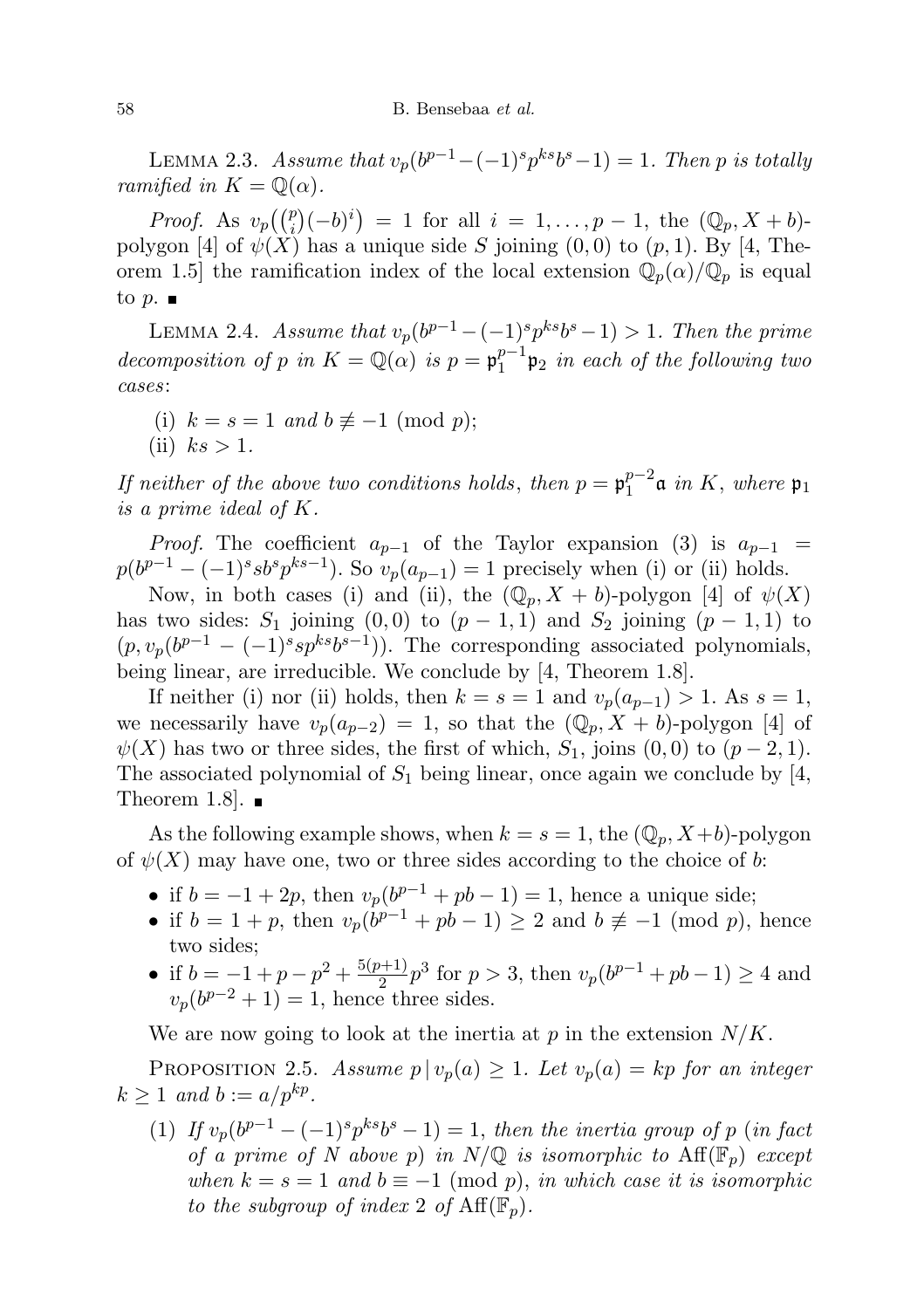(2) If instead  $v_p(b^{p-1}-(-1)^s p^{ks}b^s-1) > 1$ , then the inertia group of p in  $N/\mathbb{Q}$  is cyclic; it is generated by a  $(p-1)$ -cycle except when  $k = s = 1$ and  $b \equiv -1 \pmod{p}$ , in which case it is generated either by a  $(p-2)$ cycle or by a product of a transposition and a disjoint  $(p-2)$ -cycle.

*Proof.* (1) We fix a p-adic prime  $\wp$  of N. Let  $\mathfrak{p} = \wp \cap K$ . We denote by  $N_{\varphi}$  the completion of N at  $\varphi$  and by  $K_{\mathfrak{p}}$  the closure of K in  $N_{\varphi}$ . By Lemma 2.3, we know that  $p = \mathfrak{p}^p$ .

We let  $\mathcal{D}(M/N)$  be the different of a local extension  $M/N$ . By the transitivity of the different, we have

$$
\mathcal{D}(N_{\wp}/\mathbb{Q}_p) = \mathcal{D}(N_{\wp}/K_{\mathfrak{p}}) \cdot \mathcal{D}(K_{\mathfrak{p}}/\mathbb{Q}_p).
$$

The discriminant of the polynomial  $\psi(X)$  is given by

$$
D(\psi) = (-1)^{(p-1)/2} b^{s-1} [p^p b^{p-s} + s^s (p-s)^{p-s} b^p p^{ksp}],
$$

so the *p*-adic valuation of  $D(\psi)$  is equal to p except when  $k = s = 1$  and  $b \equiv -1 \pmod{p}$ .

We first treat the case where  $v_p(D(\psi)) = p$ . Since p is wildly ramified in K by Lemma 2.3, so is the p-adic valuation of the discriminant of  $K$ :  $v_p(D_K) = p$ . Thus we also have  $v_p(\mathcal{D}(K_p/\mathbb{Q}_p)) = p$  and

$$
\mathcal{D}(K_{\mathfrak{p}}/\mathbb{Q}_p) = (\wp^{e/p})^p = \wp^e
$$

where the integer e is the ramification index of the extension  $N_{\varphi}/\mathbb{Q}_p$ . On the other hand, since  $N_{\varphi}/K_{\mathfrak{p}}$  is tamely ramified,

$$
\mathcal{D}(N_{\wp}/K_{\mathfrak{p}}) = \wp^{e/p-1}.
$$

Now let  $(G_i)_{i\geq 0}$  denote the ramification groups of the Galois extension  $N_{\wp} / \mathbb{Q}_p$ . We then have [14, chapitre IV, §2]

$$
\mathcal{D}(N_{\wp}/\mathbb{Q}_p) = \wp^{\sum_{i \ge 0} (\text{Card}(G_i) - 1)} = \wp^{e-1 + \lambda(p-1)}
$$

where  $G_{\lambda}$  is the last non-trivial ramification group.

Taking all these equalities into account, we obtain  $e = \lambda p(p-1)$ . As any maximal solvable transitive permutation group of degree  $p$  is isomorphic to  $Aff(\mathbb{F}_p)$ , we necessarily have  $\lambda = 1$  and  $e = p(p-1)$ .

Suppose now that  $k = s = 1$  and  $b \equiv -1 \pmod{p}$ . Then

$$
\psi(X) = \frac{\varphi(pX)}{p^p} = X^p + bpX + b.
$$

Let  $\beta = \alpha/p$  be a root of  $\psi(X)$ . As noticed in the proof of Lemma 2.3, the polynomial  $\psi(X - b)$  is Eisenstein with respect to the prime p: in particular its root  $\beta + b$  is a prime element of the local field  $K_p = \mathbb{Q}_p(\alpha)$ . Since p divides  $b+1$ , the same holds for  $\beta - 1 = (\beta + b) - (b+1)$ . Now if we rewrite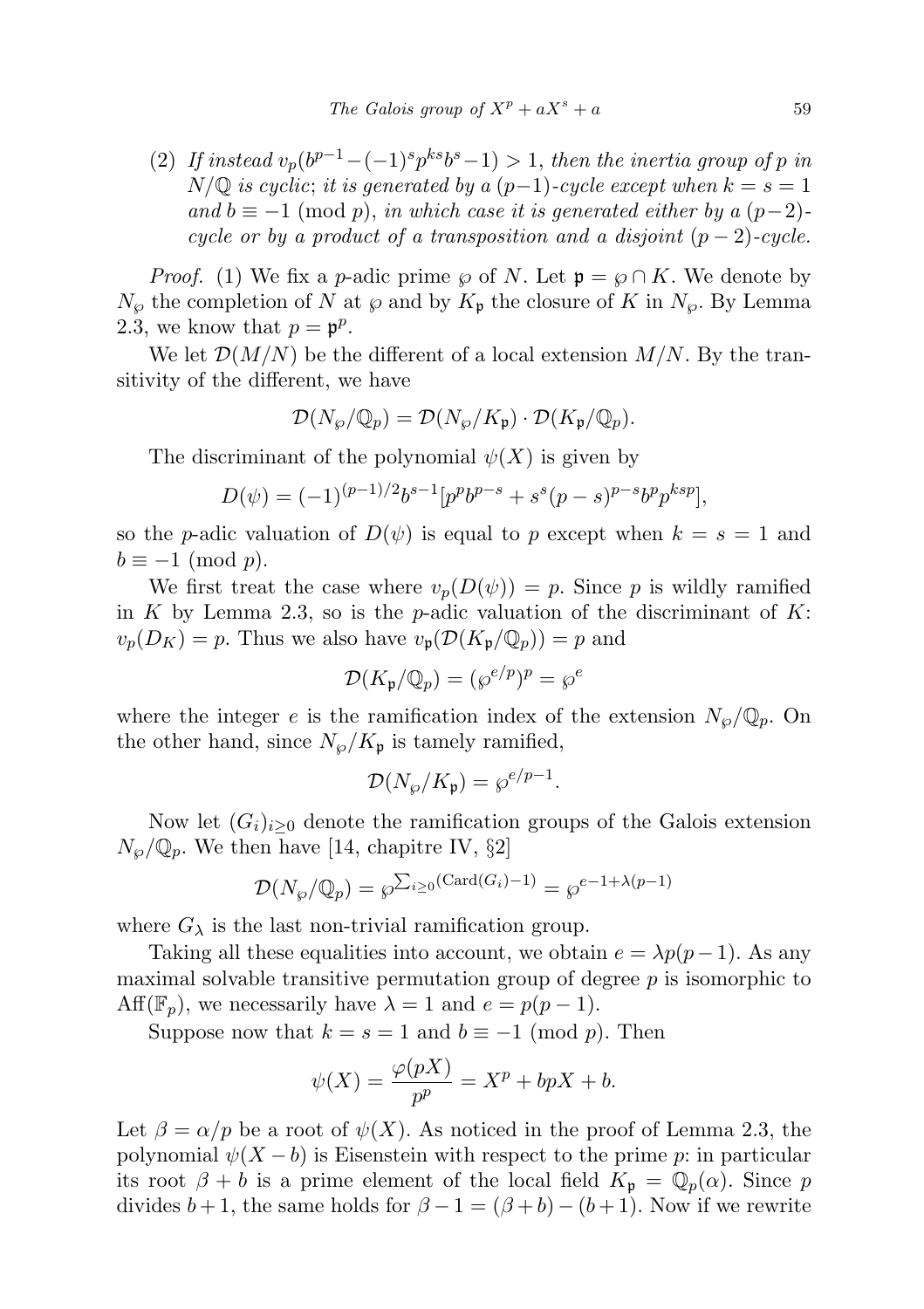the equality  $\psi(\beta) = 0$  as

$$
\beta^{p-1} + b = \frac{b}{\beta} [(\beta - 1) - p\beta],
$$

we see that ( $\beta$  being a unit of  $K_{\mathfrak{p}}$  since its norm b is a unit of  $\mathbb{Q}_p$ )

$$
v_{\mathfrak{p}}(\beta^{p-1} + b) = 1.
$$

So the  $(K_p, X - \beta)$ -polygon [4] of

$$
\frac{\psi(X)}{X-\beta} = (X-\beta)^{p-1} + p\beta(X-\beta)^{p-2} + \dots + \frac{p(p-1)}{2}\beta^{p-2}(X-\beta) + p(\beta^{p-1} + b)
$$

has a unique side S joining  $(0, 0)$  to  $(p-1, p+1)$ . As the associated polynomial of S is a binomial of degree  $2 = \gcd(p-1, p+1)$ , it is separable modulo p. Accordingly, by [4, Theorem 1.5], the ramification index of  $\mathbb{Q}_p(\alpha,\alpha_2)/\mathbb{Q}_p(\alpha)$ is  $(p-1)/2$ . Since  $\varphi$  remains irreducible over  $\mathbb{Q}_p$ , the decomposition group of p in  $N/\mathbb{Q}$  is a subgroup of  $\text{Aff}(\mathbb{F}_p)$ . As a non-trivial element of  $\text{Aff}(\mathbb{F}_p)$ does not fix two points [1, §15], we have  $N_{\varphi} = \mathbb{Q}_p(\alpha, \alpha_2)$ . Hence the inertia group of p in  $N/\mathbb{Q}$  is of order  $p(p-1)/2$ . It is therefore isomorphic to the unique subgroup of  $\text{Aff}(\mathbb{F}_p)$  of index 2.

(2) By Lemma 2.4, the ramification of  $p$  in  $K/\mathbb{Q}$  is tame, more precisely,  $p = \mathfrak{p}^{p-1} \mathfrak{p}'$  or  $p = \mathfrak{p}^{p-2} \mathfrak{a}$ . Thus the ramification of p in  $N/\mathbb{Q}$  is tame, so that the inertia group is cyclic. This decomposition of  $p$  corresponds to a factorization of the polynomial  $\varphi(X)$  over  $\mathbb{Q}_p$ :

$$
\varphi(X) = g(X)h(X)
$$

with  $g(X)$  being irreducible over  $\mathbb{Q}_p$  of degree  $\deg g = p-1$  in the first case and deg  $q = p - 2$  in the second. The first case occurs precisely when (i) or (ii) of Lemma 2.4 holds. The local field  $K_{\mathfrak{p}}$  is obtained by adjoining a root of  $g(X)$  to  $\mathbb{Q}_p$ ; it is a totally ramified extension of  $\mathbb{Q}_p$ . Write  $I_\varphi$  for the inertia group of  $\wp \, | \, \mathfrak{p}$  in  $N/\mathbb{Q}$ . Introduce the inertia field M in  $N_{\wp}/\mathbb{Q}_p$ . The totally ramified extension  $K_{\mathfrak{p}}/\mathbb{Q}_p$  is linearly disjoint from the unramified extension  $M/\mathbb{Q}_p$ , so  $g(X)$  remains irreducible over M. Hence  $I_\varphi = G(N_\varphi/M)$  acts transitively on the roots of  $g(X)$ . As  $I_{\varphi}$  is cyclic, it contains a cycle of order  $p-1$  or  $p-2$  according to the degree of  $g(X)$ .

Now if deg  $g = p - 1$ , and  $\alpha'$  is another root of  $\varphi(X)$ , the ramification index of  $\overline{\mathbb{Q}_p(\alpha')}/\mathbb{Q}_p$  is  $p-1$  or 1, according to whether  $\alpha'$  is a root of  $g(X)$  or  $h(X)$ . By Abhyankar's lemma [13, p. 236], the extension  $N_{\varphi}/K_{\mathfrak{p}}$  is unramified, so in this case  $I_{\varphi}$  is cyclic generated by a  $(p-1)$ -cycle.

If instead deg  $g = p - 2$ , consider a root  $\alpha'$  of  $h(X)$ . If  $\mathbb{Q}_p(\alpha')/\mathbb{Q}_p$  is unramified, arguing as in the preceding case we see that  $I_{\varphi}$  is cyclic generated by a  $(p-2)$ -cycle. If  $\mathbb{Q}_p(\alpha')/\mathbb{Q}_p$  is ramified, then its ramification index is  $2 = \deg h(X)$ , in particular the quadratic polynomial  $h(X)$  is irreducible over  $\mathbb{Q}_p$  (hence also over the inertia field M). In this last case, again by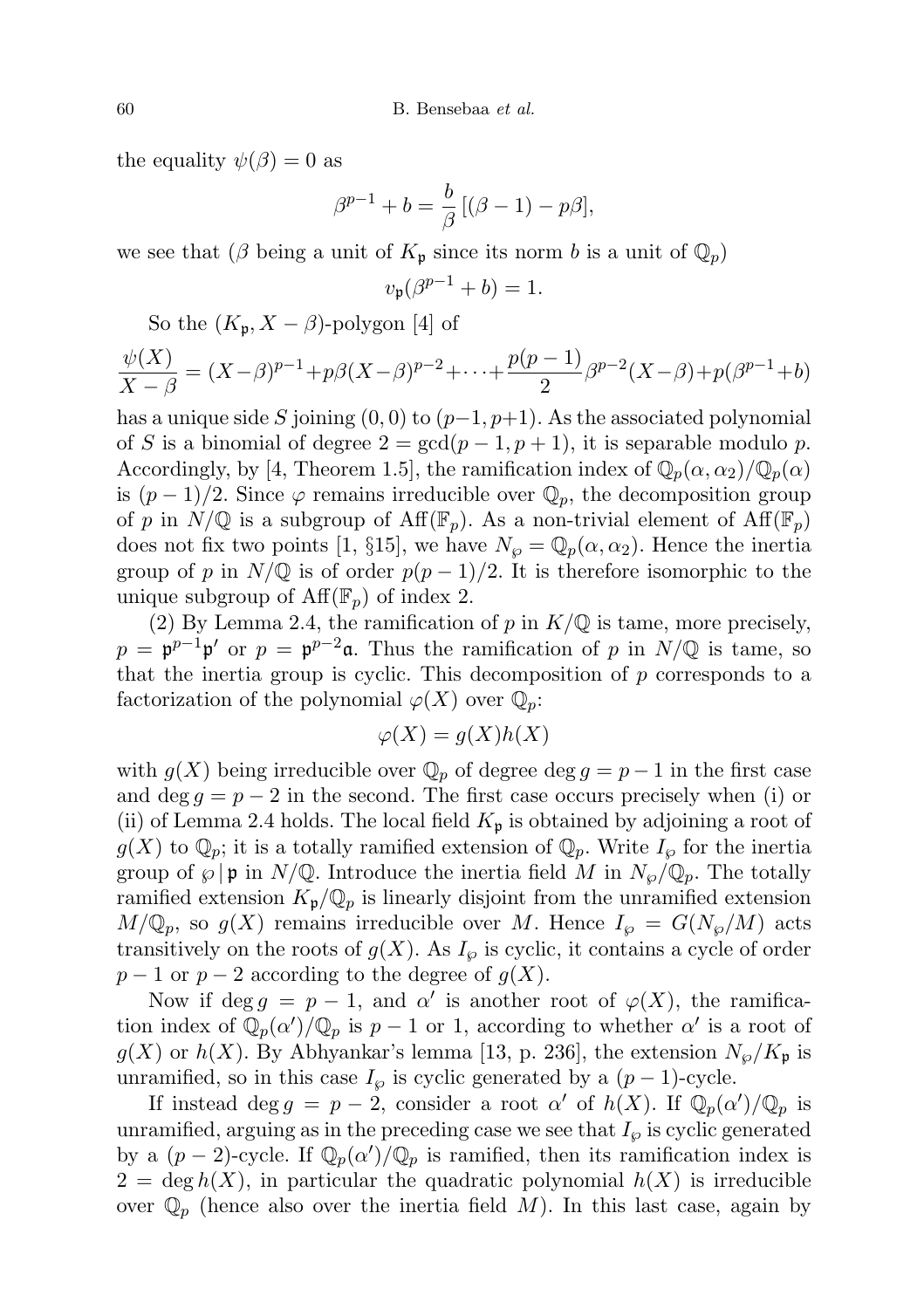Abhyankar's lemma, the ramification index of  $N_{\varphi}/\mathbb{Q}_p$  is  $2(p-2)$ . As  $I_{\varphi}$  also acts transitively on the roots of  $h(X)$ , we conclude that it is generated by a product of a transposition and a disjoint  $(p-2)$ -cycle. ■

**2.2.** Inertia at non-p-adic primes. Let  $\ell \neq p$  be a prime divisor of a.

Lemma 2.6.

- 1. If p does not divide  $v_{\ell}(a)$ , then the prime number  $\ell$  is totally ramified in  $K = \mathbb{Q}(\alpha)$ .
- 2. If p divides  $v_{\ell}(a)$ , then  $\ell$  is unramified in  $K = \mathbb{Q}(\alpha)$ .

*Proof.* The  $(\mathbb{Q}_\ell, X)$ -polygon [4] of  $\varphi(X)$  has a unique side S joining  $(0, 0)$ to  $(p, v_{\ell}(a))$ . The associated polynomial of S is a binomial of the form

$$
F(Y) = Y^m + \frac{a}{\ell^{v_\ell(a)}}
$$

where  $m = p$  or 1, according to whether p divides  $v_{\ell}(a)$  or not. Furthermore,  $F(Y)$  is separable modulo  $\ell$ . Thus, by [4, Theorem 1.5], the ramification index of  $\mathbb{Q}_{\ell}(\alpha)/\mathbb{Q}_{\ell}$  is equal to  $p/m$ .

This lemma together with Abhyankar's lemma immediately yields:

PROPOSITION 2.7. Let  $\ell \neq p$  be a prime divisor of a. The inertia group (defined up to conjugation) of  $\ell$  in  $N/\mathbb{Q}$  is trivial or cyclic of order p according to whether p divides  $v_{\ell}(a)$  or not.

Let  $\ell \neq p$  be a prime divisor of the number  $D_0$  given by (2).

PROPOSITION 2.8. The prime  $\ell \mid D_0$   $(\ell \neq p)$  is ramified in K precisely when  $v_{\ell}(D_0)$  is odd, in which case the corresponding inertia group is generated by a transposition.

*Proof.* Since  $\ell$  does not divide a, by [10, Theorem 2] the  $\ell$ -adic valuation of the absolute discriminant of  $K = \mathbb{Q}(\alpha)$  is either 0 or 1 according to the parity of the  $\ell$ -adic valuation of  $D_0$ . The rest of the proof is similar to that of Lemma 5 of [12].  $\blacksquare$ 

3. Galois group. It is known that every transitive solvable permutation group of prime degree  $p$  is isomorphic to a subgroup of the affine group  $\text{Aff}(\mathbb{F}_n)$ . Suppose that the Galois group G of the irreducible trinomial  $\varphi(X) = X^p + aX^s + a$  is solvable. Then, in view of Propositions 2.2 and 2.5, G is either  $Aff(\mathbb{F}_p)$  or its unique subgroup of index 2, except possibly when we simultaneously have  $(p-1, s v_p(a)) > 1$  and  $s v_p(a) < p$ .

Using the classification of finite simple groups, W. Feit [7, Section 4] drew up the list of possible non-solvable Galois groups of prime degree trinomials over Q: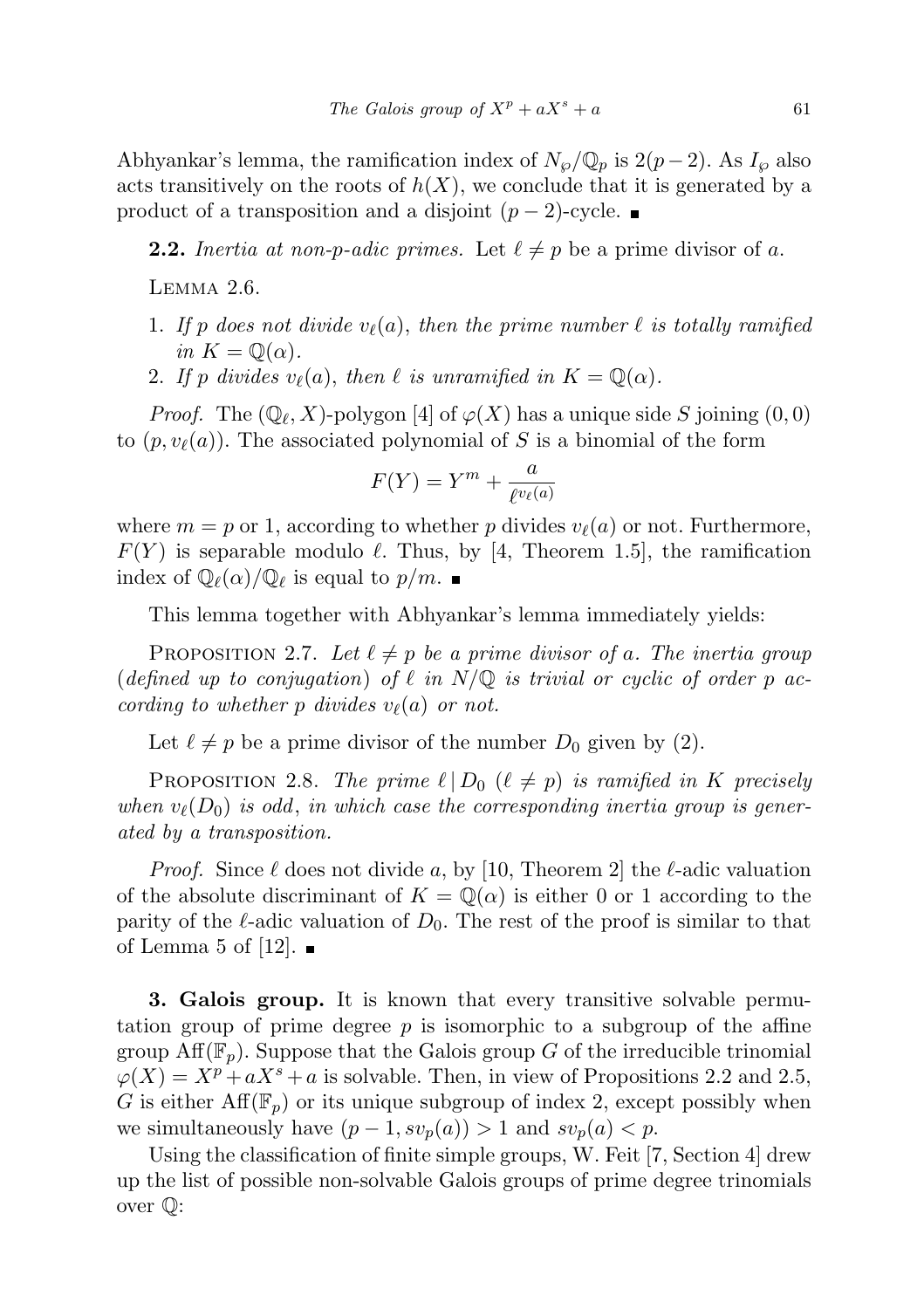- 1. the projective linear group  $PSL<sub>3</sub>(2)$  of degree 7;
- 2. the groups  $PSL_2(11)$  or  $M_{11}$  (Mathieu group) of degree 11;
- 3. the projective linear groups G between  $PSL_2(2^e)$  and  $P\Gamma L_2(2^e)$  of degree  $p = 1 + 2^e > 5$ ;
- 4. the symmetric group  $S_p$  or the alternating group  $A_p$ .

When  $p = 7$ , by (1) and (2), the discriminant D of  $\varphi(X)$  is

$$
D = -a^6 [7^7 + (7 - s)^{7 - s} s^s a^s].
$$

For  $s \in \{1, 3, 4, 6\}$ ,  $D/a^6 \equiv -1 \pmod{3}$ , while for  $s = 2$  or  $s = 5$ ,  $D/a^6 \equiv 2$  $\pmod{5}$ , so that D is never a square. Hence the first case above does not hold.

Similarly when  $p = 11$ , we are going to check that

$$
D = -a^{10}[11^{11} + (11 - s)^{11 - s}s^{s}a^{s}]
$$

is not a square. First observe that  $D/a^{10}$  is not a square modulo 8, except when  $s = 2$  or  $s = 9$ . When  $s = 2$ , the discriminant is not a square since it is negative. When  $s = 9$ , assume that D is a square: there exists an integer y such that  $y^2 = -11^{11} - 4 \cdot 9^9 a^9$ . Setting  $x := (-9a)^3$ , this would imply that the elliptic curve  $(E)$  of equation

$$
y^2 = 4x^3 - 11^{11}
$$

has a rational non-trivial point. By the change of coordinates defined by  $y = 2 \cdot 11^3 Y + 11^3$  and  $x = 11^2 X$ , one sees that  $(E)$  is isomorphic to the elliptic curve  $(E')$  defined by the equation

$$
Y^2 + Y = X^3 - 40263,
$$

which is the curve  $1089 b1$  in Cremona's tables of elliptic curves [5]. In particular, it is of conductor 1089. By Table One of  $[5]$ ,  $(E')$  has rational rank 0 and trivial torsion. So there is no non-trivial rational point in  $(E')$ , hence none in  $(E)$ . This completes the proof.

Therefore when the Galois group G is not solvable, either it contains  $A_p$ or we have  $PSL_2(2^e) \le G \le P\Gamma L_2(2^e)$ . Of course the latter happens in the very special case where p is a Fermat prime  $p = 1 + 2^e$  with  $e > 2$ . Further, since the projective semilinear group  $P\Gamma L_2(2^e)$  consists of even permutations [3, Lemma 3.1] the last case does not occur when  $D$  is not a square.

The above discussion immediately yields the following result.

PROPOSITION 3.1. If the Galois group G of  $\varphi(X) = X^p + aX^s + a$  is not solvable, then it is the full symmetric group  $S_p$  as soon as one of the following conditions holds:

- (i)  $sv_n(a) > p$ ;
- (ii)  $sv_p(a) < p$  and  $sv_p(a)$  is odd.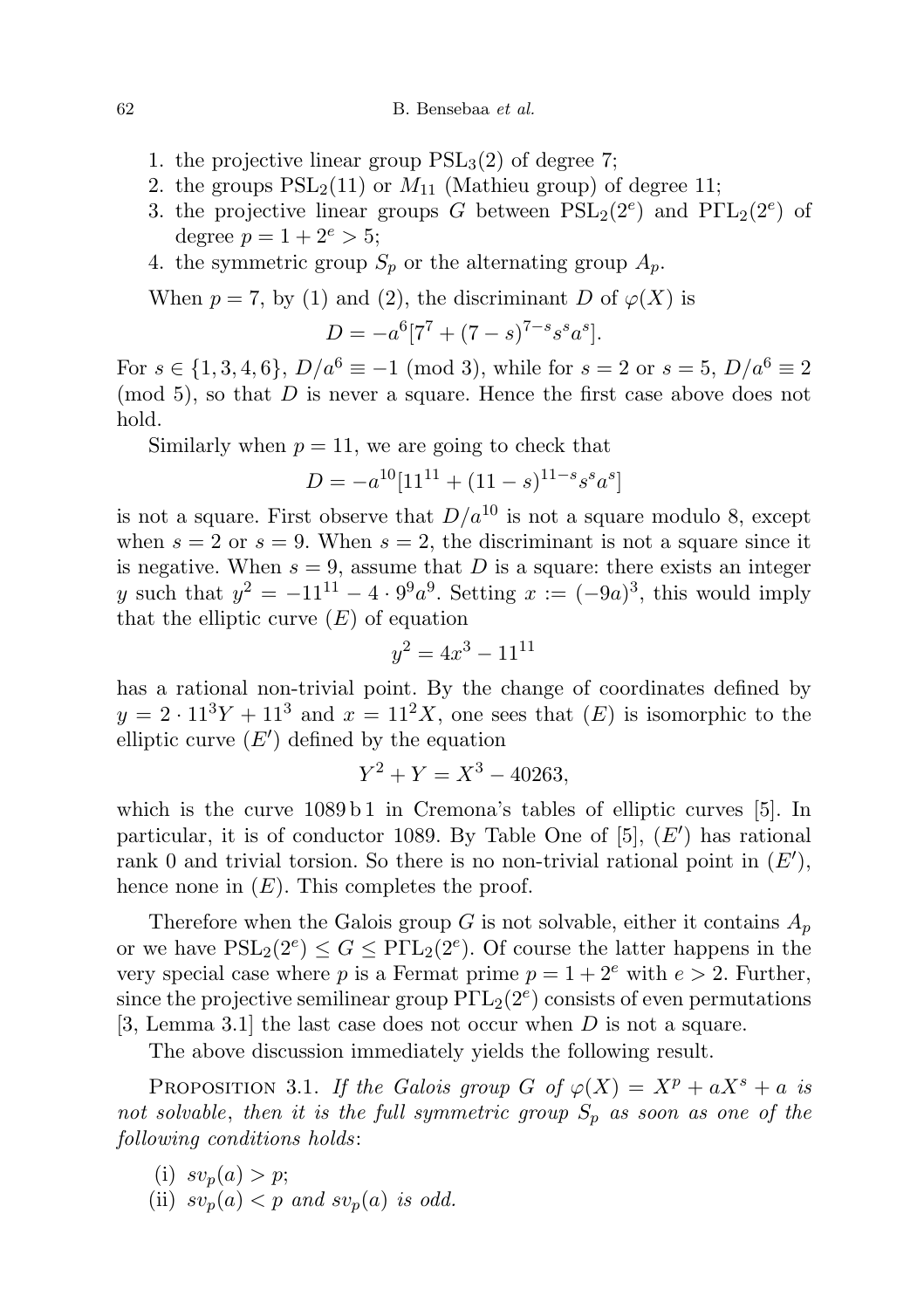*Proof.* In both cases,  $v_p(D)$  is odd.

THEOREM 3.2. Let a be an integer, and p a prime number not dividing a. Let  $\varphi(X) = X^p + aX^s + a$  be irreducible over Q and G its Galois group over Q. Then

- (i)  $G \simeq S_p$  if the discriminant of  $\varphi(X)$  is not a square;
- (ii)  $G \simeq A_p$  or  $PSL_2(2^e)$  if the discriminant of  $\varphi(X)$  is a square. The latter is only possible when p is a Fermat prime.

*Proof.* We can assume that  $p > 3$ . Suppose that G is not isomorphic to  $S_p$ . By Proposition 2.8, the number  $D_0 = p^p + (p-s)^{p-s} s^s a^s$  given by (2) is a square and only the prime divisors of a may ramify in  $K = \mathbb{Q}(\alpha)$ . The inertia group of such a ramified prime  $\ell | a$  in  $N/\mathbb{Q}$  is cyclic of order p (Proposition 2.7). Hence  $G$  is generated by elements of order  $p$ . On the other hand, the extension  $K/\mathbb{Q}$  is not normal since the trinomial  $\varphi(X)$  has at most three real roots. Therefore  $G$  is not solvable. As all the elements of order  $p$ of  $P\Gamma L_2(2^e)$  lie in  $PSL_2(2^e)$ , the proof is complete.

We keep the notations already introduced. Combining the above Proposition 3.1 with Proposition 2.2, we obtain:

THEOREM 3.3. Let a be an integer such that  $p \mid a$  and  $p$  does not divide  $v_p(a)$ . Further assume that  $gcd(p-1, sv_p(a)) = 1$  if  $sv_p(a) < p$ . Then the Galois group G of  $\varphi(X)$  is either  $S_p$  or  $\text{Aff}(\mathbb{F}_p)$ .

There remains the case where  $v_p(a) = kp$  with an integer  $k \geq 1$ . Let  $p = 1 + 2^e > 17$  be a Fermat prime. We first notice that  $P\Gamma L_2(2^e)$  does not contain any subgroup isomorphic to the subgroup of index 2 of  $\text{Aff}(\mathbb{F}_p)$ . In fact, the latter contains an element of order  $(p-1)/2$ , and this is not even the case of the semilinear group  $\text{TL}_2(2^e)$ . Let, indeed, u be a semilinear transformation of the vector space  $\mathbb{F}_{2^e}^2$  relative to an automorphism  $\sigma$  of  $\mathbb{F}_{2^e}$ and suppose that u is of order  $(p-1)/2 = 2^{e-1}$ . Since  $\sigma^e$  is the identity of  $\mathbb{F}_{2^e}$ , we see that  $u^e$  is a linear map. On the other hand, the general linear group  $GL_2(2^e)$  being of order

$$
(2^{2e} - 1)(2^{2e} - 2^e),
$$

its 2-Sylow subgroups are of order  $2^e$ . Considering the subgroup

$$
\left\{ \left( \begin{array}{cc} 1 & \lambda \\ 0 & 1 \end{array} \right) : \lambda \in \mathbb{F}_{2^e} \right\},\
$$

we see that these 2-Sylow subgroups are elementary abelian. Consequently,  $u^{2e} = \text{Id}_{\mathbb{F}_{2e}^2}$ , and  $2^{e-1}$  divides 2e. This contradicts the inequality  $2^e > 16$ . Now the above discussion together with Proposition 2.5 yields: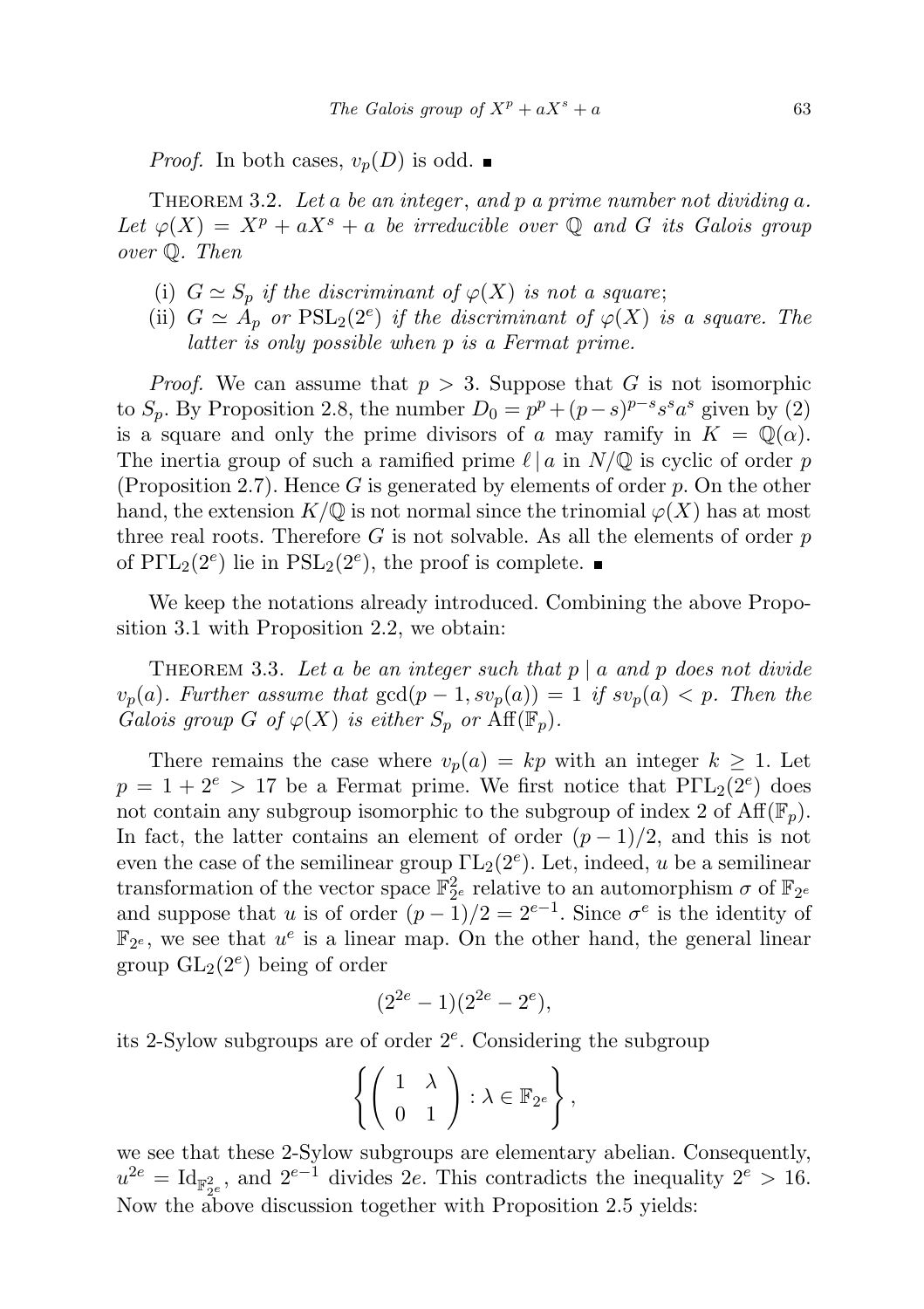THEOREM 3.4. Let  $p \neq 17$  be a prime number and a be an integer such that  $v_p(a) = kp$  for an integer  $k \geq 1$ . Assume that the trinomial  $\varphi(X) =$  $X^p+aX^s+a$  is irreducible over Q and denote by G its Galois group over Q. Then

- (i) G is  $\text{Aff}(\mathbb{F}_p)$  or  $S_p$  if the discriminant of  $\varphi(X)$  is not a square;
- (ii)  $G \simeq A_p$  or the subgroup of index 2 of  $\text{Aff}(\mathbb{F}_p)$  if the discriminant of  $\varphi(X)$  is a square.

Notice that the discriminant of  $\varphi(X)$  in the above theorem can be a square only when we simultaneously have  $ks = 1$  and  $b := a/p^{kp} \equiv -1$ (mod p). Further, by Proposition 2.5 the hypothesis  $p \neq 17$  can be removed when either  $ks > 1$  or  $b \not\equiv -1 \pmod{17}$ . Finally, observe that once we fix the prime  $p$ , then for only finitely many integers  $a$  can the above Galois group G be contained in  $\text{Aff}(\mathbb{F}_p)$  [2].

## References

- [1] S. S. Abhyankar, Galois theory on the line in nonzero characteristic, Bull. Amer. Math. Soc. 27 (1992), 68–133.
- [2] J. Angeli, Trinômes irréductibles résolubles sur un corps de nombres, Acta Arith. 127 (2007), 169–178.
- [3] S. D. Cohen, A. Movahhedi and A. Salinier, Galois groups of trinomials, J. Algebra 222 (1999), 561–573.
- $[4] \quad -,-,-$ , Factorization over local fields and the irreducibility of generalized difference polynomials, Mathematika 47 (2000), 173–196.
- [5] J. E. Cremona, Elliptic Curve Data, http://www.maths.nott.ac.uk/personal/jec/ ftp/data/, Univ. of Nottingham, updated 2006-09-24 (with minor corrections on 2006-12-15, 2007-01-05).
- [6] J. D. Dixon and B. Mortimer, Permutation Groups, Grad. Texts in Math. 163, Springer, 1996.
- [7] W. Feit, Some consequences of the classification of finite simple groups, in: Proc. Sympos. Pure Math. 37, Amer. Math. Soc., 1980, 175–181.
- [8] K. Komatsu, On the Galois group of  $x^p + ax + a = 0$ , Tokyo J. Math. 14 (1991), 227–229.
- [9]  $\implies$  *On the Galois group of*  $x^p + p^t b(x+1) = 0$ , ibid. 15 (1992), 351-356.
- [10] P. Llorente, E. Nart and N. Vila, Discriminants of number fields defined by trinomials, Acta Arith. 43 (1984), 367–373.
- [11] A. Movahhedi, *Galois group of*  $X^p + aX + a$ , J. Algebra 180 (1996), 966-975.
- [12] A. Movahhedi and A. Salinier, The primitivity of the Galois group of a trinomial, J. London Math. Soc. (2) 53 (1996), 433–440.
- [13] W. Narkiewicz, Elementary and Analytic Theory of Algebraic Numbers, 2nd ed., Springer, Berlin, and PWN-Polish Sci. Publ., Warszawa 1990.
- [14] J.-P. Serre, Corps locaux, Act. Sci. Indust. 1296, Hermann, Paris, 1962.